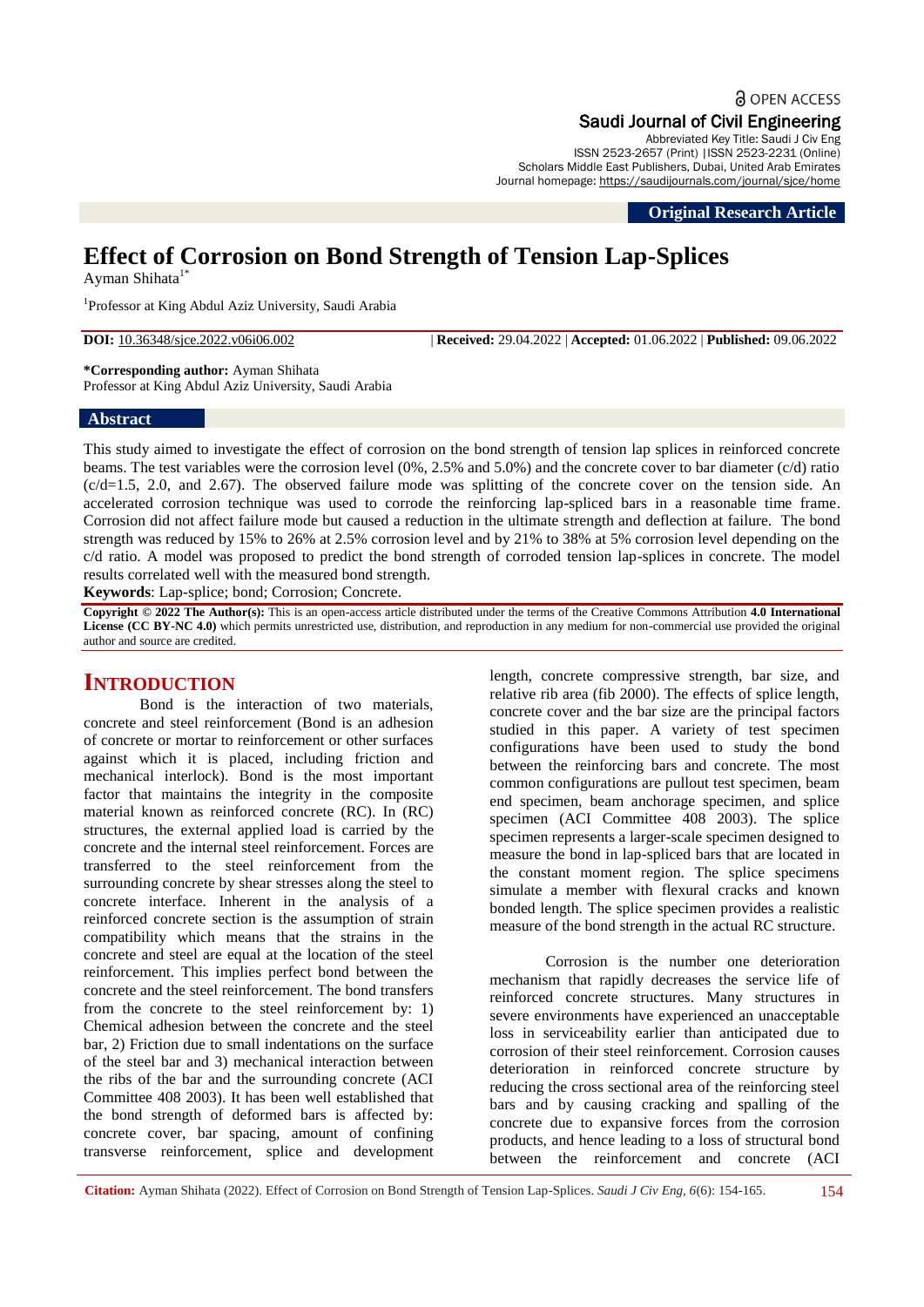The effect of corrosion on the bond strength of steel reinforcement in concrete was studied by Almusallam *et al*. (1996). The experimental program was designed to evaluate the bond strength, free-end slip, and modes of failure of the test specimen, in precracking, cracking, and post cracking stages, as well as the effect of different crack widths and degradation of rib profile for different corrosion level. Based on the analysis of test result, the following conclusions were made: Up to 4% corrosion level, the ultimate bond strength increased by about 17 % and rebar slip decreased. Bond strength increased because corrosion products increased the rebar roughness and the confinement of the concrete. Above 5% corrosion level, the bond strength decreased gradually for additional 1% corrosion level and thereafter decreased rapidly.

Amleh and Mirza (1999) investigated the corrosion influence on bond between steel and concrete. 14 tension specimens (100 mm diameter and 1-m long) were tested. Based on the test results the authors found that corrosion causes a significant reduction of the interlocking forces between the ribs and the concrete keys due to the deterioration of the reinforcing bar ribs. As the corrosion level increases, the width of transverse cracks due to corrosion increases and causes a reduction of bond between the reinforcing steel bar and the concrete.

Stanish *et al.* (1999) assessed the effect of corrosion products on the bond strength. A total of ten one-way slab specimens were cast having cross section of 350 mm (width) by 150 mm (height) and 1300 mm span. The degree of corrosion in the tensile reinforcement was varied: 0%, 2.0%, 5.0%, 8.0%, and 10% mass loss. The test result illustrated that bond resistance was adversely affected by corrosion. The corrosion products led to cracking that relieved the internal pressure and weakened the anchorage of the reinforcing steel; creating a weak layer of corrosion product that will break off under low stress levels.

Wei-liang and Yu-xi (2001) examined the effect of reinforcement corrosion on the bond and flexural behavior of reinforced concrete beam. The test variables included: plain vs. deformed bars, anchorage length, and type of loading: pullout vs. beam tests. Based on the test results, the following conclusions were made: initially, the bond strength between the deformed bars and concrete increased up to a 5% corrosion level. After 5% corrosion level, the bond strength declined consistently because of the reduction in the profile of the bar ribs. With higher corrosion level, the failure mode of corroded reinforced concrete beams changed from a ductile to a brittle failure. The distribution of cracks in the corroded beams became more concentrated.

Fang (2004 and 2006) evaluated the effects of corrosion on the bond and bond–slip behaviour using pull-out specimens. Test variables included: corrosion level (0% to 9%) and transverse reinforcement. Based on the test results, the author found that the bond strength of the deformed bar without confinement was very sensitive to the corrosion level. Bond strength decreased rapidly as the corrosion level increased; bond strength at 9% corrosion was only one third of that of the non-corroded specimens. The exception was that when the corrosion level was very low when bond strength increased as the corrosion level increased. For confined deformed bars, a corrosion level of 4% had no substantial influence on the bond strength. But substantial reduction in bond took place when corrosion increased thereafter to a higher level of around 6%.

To the author's knowledge, no study was reported in the literature on the effects of corrosion on tension lap-spliced RC beams. This study aims to fill this gap in the literature.

# **Research significance**

Various structures are subjected to corrosion of steel reinforcement at critical region, which can cause pre mature failure before reaching its strength capacity. This fact is often over looked in the analysis and design of concrete structures. Also, the changes in the corroded structural behavior due to wrapping of the critical region, lap-splices, with FRP sheets have not been investigated. This study investigates the effect of different corrosion levels and cover-to-diameter ratio on the bond strength of tension lap splices in concrete. This study proposed a corrosion reduction parameter for the ACI bond stress equation to predict the effect of corrosion at critical region. This reduction parameter, however, should be validated in future research where more variables such as steel bar size, and cover-todiameter ratio are investigated. In this study, lap-splices specimens were used to provide realistic measures of bond strength in actual structures according to ACI 408- 03.

## **Experimental investigation**

The test program comprised of nine lap-spliced reinforced concrete (RC) beams. The beams were divided into three series based on their concrete cover to bar diameter  $(c/d)$  ratio of 1.5, 2.0, and 2.67. Each group consisted of three beams: one beam in each group was not corroded (control beam) and two beams were corroded to a 2.5% and 5.0% (theoretical) mass loss (low and high corrosion levels). At the end of the corrosion phase, all beams were tested in flexure.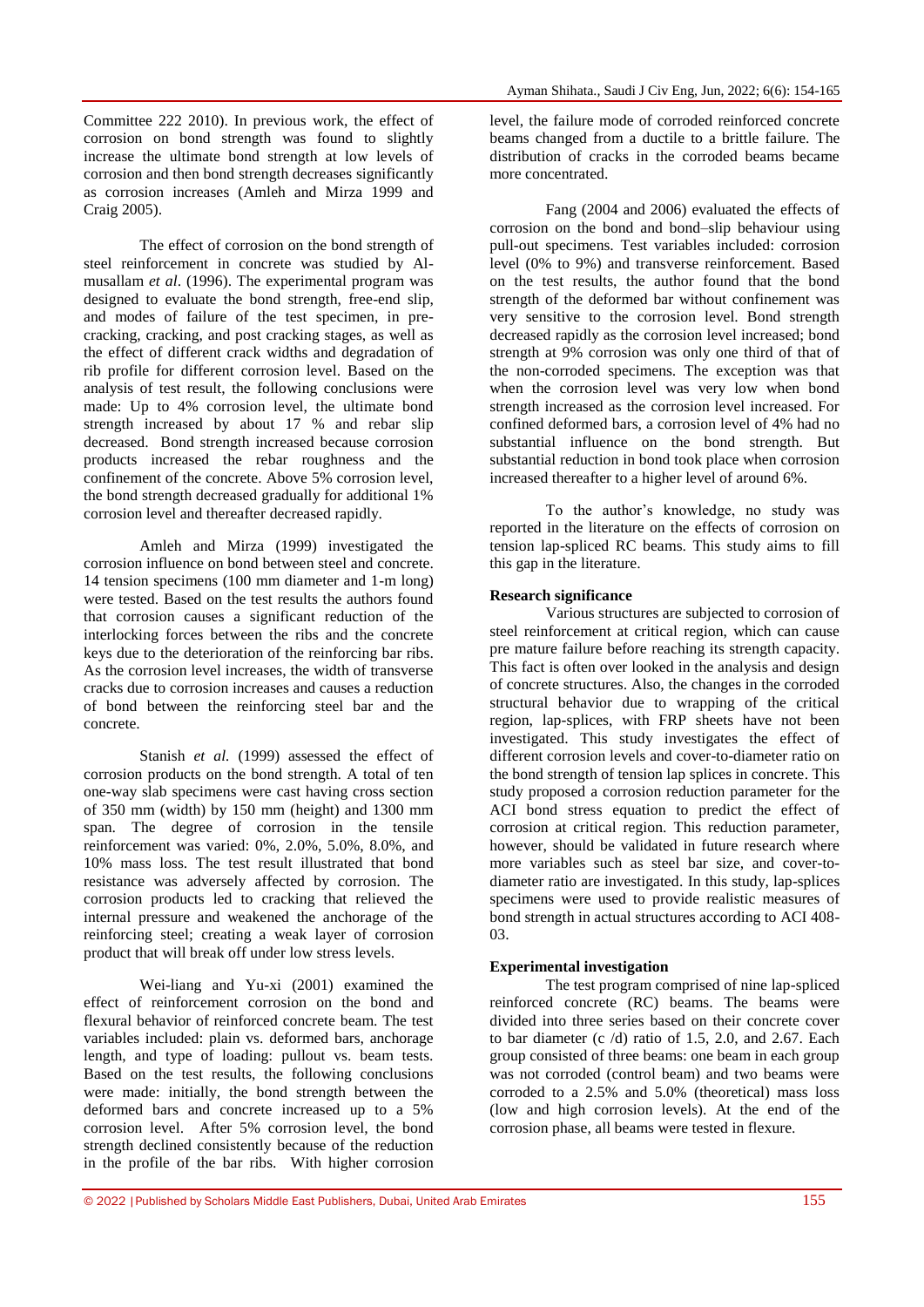#### **Test specimen**

Figure 1 shows the specimen geometry and reinforcement details. Table 1 gives the details of the test specimens. The specimens were designed according to ACI 318 (2008). The overall geometry and reinforcement configurations for all the beams were the same. The beam cross-section was 200 mm wide x 300 mm [8 in wide x 12 in deep]. The beam length was 2000 mm [79 in] with a span of 1800 mm [71 in] between the supports. The length of the constant moment region or the distance between the two applied loads was 600mm [24 in]. The tensile reinforcement consisted of two deformed bars (15M or 20M) spliced at mid span. The splice length for the bars was 300mm [12 in] to develop a steel stress in the tensile reinforcement less than its yield strength to ensure a bond splitting mode of failure. The transverse reinforcement in the shear spans of the beams consisted of 10M stirrups at a spacing of 100 mm [4 in]. There were no transverse reinforcements in the splice region to examine the bond behaviour of the corroded steel reinforcement in concrete without the contribution of transverse reinforcement. A 15 mm [0.6 in] diameter hollow stainless steel bar was placed at 120 mm [5 in] from the soffit of the specimens in all the corroded beams. The hollow stainless steel bar was used as a cathode terminal for the corrosion process.

## **Material properties**

Two concrete mixes, unsalted and salted, were used with same w/c ratio of 0.55. The 28-day compressive strength of both was determined the compressive strength of the concrete at 28 days was 43 MPa [6237 psi]. The yield strength of the tension reinforcement was 510 MPa [73969 psi] and the corresponding yield strain was 2550 με.

## **Accelerated corrosion technique**

An accelerated corrosion technique was used to corrode the reinforcing lap-spliced bars in a reasonable time frame. The estimated time for theoretical corrosion level was calculated based on Faraday's law with a specified current density impressed through the steel reinforcement (Jones 1996). The current density was  $150 \mu A/cm^2$  as recommended by Maddawy and Soudki (2003) to avoid the damaging impudence of high current on the steel and concrete interfacial bond. A galvanostatic technique was used by impressing an electric current through the main reinforcement. The beams were connected in series with power supplies to maintain the same constant current density in the beams. The current flows through the circuit with the main reinforcement acting as an anode while a hollow stainless steel bar was placed close to the neutral axis of the beam to act as a cathode terminal. The concrete in the desired corrosion location was pre-mixed with a 2.25% chloride by weight of cement. The specimens were placed in a corrosion chamber with a high relative humidity (mist condition close to 100% relative humidity) at room temperature.

Figure 2 shows the location of salted concrete and the electrical connection of the corroded beam. To determine the actual mass loss in the reinforcing steel bars, the corroded tension steel bars in the lap-splice were extracted to perform gravimetric mass loss measurements according to ASTM Standards G1-90 (ASTM 1990). The determination of the actual mass loss was done by taking the difference in weight between the corroded and un-corroded steel bars cut from the same batch to a representative length and subjected to the same procedure as per ASTM Standards G1-90.

## **Test setup and instrumentation**

All beams were loaded in four-point bending using a servo- hydraulic actuator with a capacity of 332 kN [732 kips]. The loading configuration had a clear span of 1800 mm [71 in] and a constant moment region of 600 mm [24 in] (see Figure 3). The lap-spliced bars within the constant moment region were subjected only to tension forces using this loading configuration. Strain gauges were mounted on the steel reinforcement and were used to determine the strain distribution along the lap-splice zone. Two slots (measuring 2 x 6 mm) [0.08 x 0.24 in] were made using a milling machine through the reinforcing bars at the middle and the end of the lapsplice length. The strain gauges were installed inside the slots that were made through the reinforcing bars. Wax was used to cover the slot to protect the strain gauge from rust during the corrosion process. Figure 4 shows the location of the strain gauges on the lap spliced bar. Figure 4 shows the slot configuration and the strain gauge installation inside the slot of the reinforcing bars. One strain gauge (60 mm) [2.4 in] was mounted on the concrete compression surface at mid span. One linear variable differential transformers (LVDT) was used to measure the midspan deflection (Figure 3).

#### **EXPERIMENTAL RESULTS AND DISCUSSION Corrosion cracking**

Concrete cracking due to corrosion of the lap splices occurred because the tensile stresses caused by the expansion of the corrosion products exceeded the tensile strength of the concrete. These cracks formed longitudinally along the corroded zone and were parallel to the corroded main reinforcement. Two crack patterns were observed. The first crack pattern consisted of two longitudinal cracks at the soffit of the beam along the corroded region parallel to the main corroded reinforcement. The second pattern consisted of one crack at the bottom of the beam and one crack on the side of the beam. The possible reason for the different cracking patterns is that the corrosion products are not uniformly distributed around the cross section of the bar.

The crack length and width depends on many factors including the concrete strength, the concrete cover, and the corrosion level. The maximum crack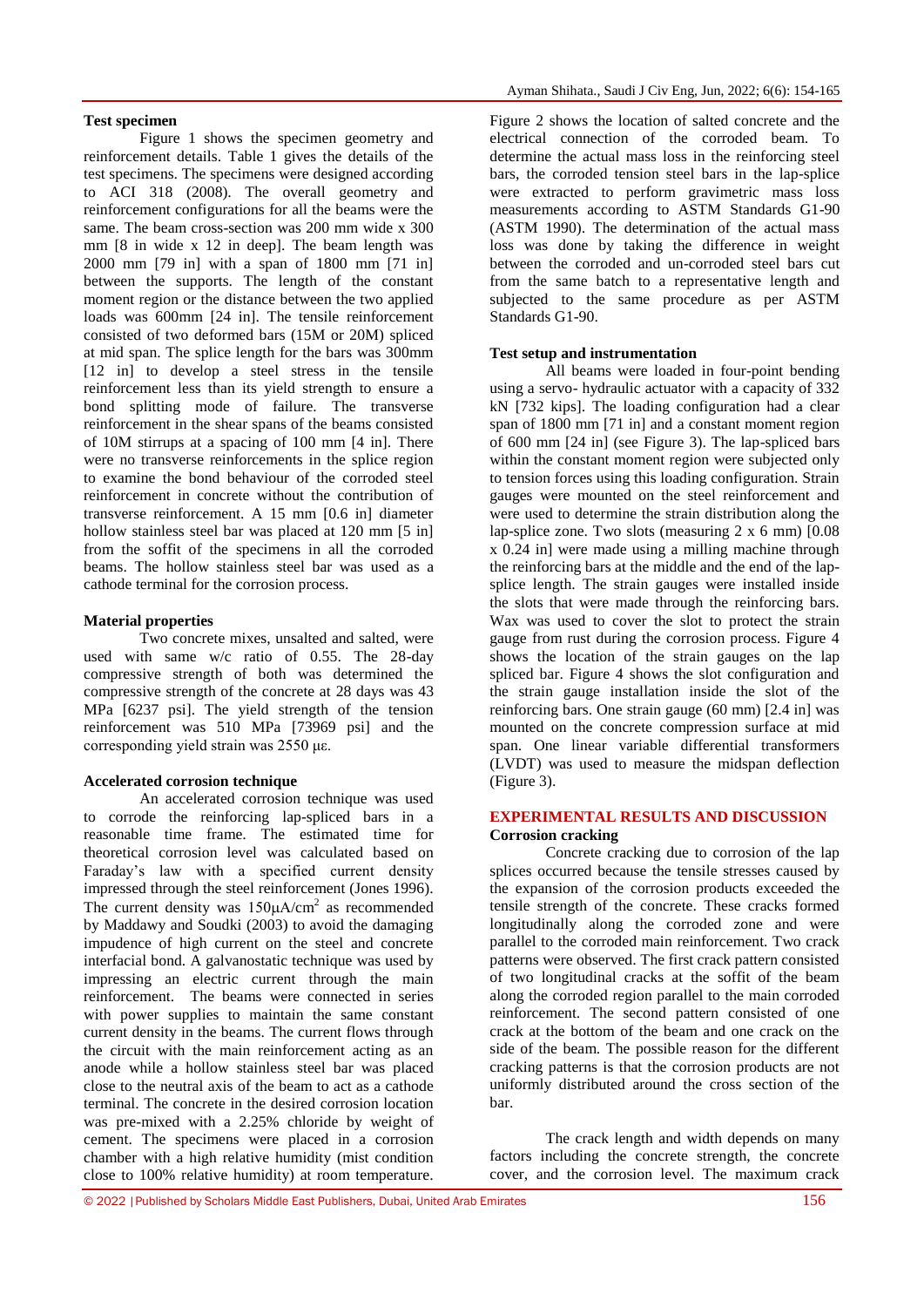width varied among the different beam series because of the differences in the concrete cover to bar diameter (c/d) ratio and the level of corrosion Figure 5 shows the effect of corrosion level on the crack patterns for a beam with (c/d) ratios of 1.5. The figure is divided into two parts: (a) shows the crack pattern for 2.5% theoretical corrosion level and (b) shows the crack patterns for 5% theoretical corrosion level. The corrosion level had a significant effect on the crack widths. Beams with  $(c/d) = 1.5$  had maximum crack widths of 0.5 mm [0.02 in] and 0.8 mm [0.02 in] for the 2.5% and 5.0% corrosion level, respectively. Beams with  $c/d = 2.0$  and 2.67 had maximum crack widths of 0.4 mm [0.02 in] and 0.6 mm [0.025 in] for the 2.5% and 5.0% corrosion level, respectively.

The concrete cover to the bar diameter  $(c/d)$ ratio also affected the crack width. There were differences in crack widths for (c/d) ratios of 1.5, 2.0, and 2.67, respectively. Based on the test results, it is clear that increasing the bar diameter for a given concrete cover resulted in higher crack widths. For beams with  $c/d = 1.5$ , the maximum crack width was 0.8 mm [0.02 in] and for beams with  $c/d = 2.0$ , it was 0.6 mm [0.025 in]. For a given concrete cover  $(c = 30$  mm)  $[c = 1.2 \text{ in}]$ , the maximum crack width for beams reinforced with 20M steel bars was greater than that for beams reinforced with 15M bars. Increasing the concrete cover for the same bar diameter decreased the crack width. For beams with 15M [0.6 in] bars, as the concrete cover increased, the crack width due to corrosion decrease at the same corrosion level. The crack width of 30 mm and 40 mm was 0.6 mm [0.025 in] and 0.5 mm [0.02 in], respectively.

#### **Mass loss analysis**

After load testing the beams to failure, the corroded tension steel bars in the lap-splice were extracted to determine the actual mass loss due to corrosion. The mass loss analysis was carried out on 150 mm [6 in] long coupon according to the procedure given in ASTM standard G1-03 designation C.3.5 (2011). The theoretical and experimental mass losses along with the attack penetration depth are given in Table 2. The maximum measured mass losses for all the beams were 2.61% and 3.82% for 2.5% and 5% theoretical mass loss, respectively. The difference between the actual and the theoretical mass loss is possibly due to the way the current was induced in the lap-spliced bars. The electrical current was connected to a steel bar at one end of the beam and the current travelled to the second bar through the lap splice. It seems that the efficiency of electrical connectivity in the lap-splice decreased with higher corrosion level because of the formation of corrosion products on the spliced bars.

#### **Failure mode**

Figure 6 shows the typical failure modes of the beams. All beams failed by bond splitting below their

flexural capacity. The bond splitting occurred in the concrete cover surrounding the tension lap-splices. Upon failure by bond splitting, an abrupt loss of the load-carrying capacity occurred and was accompanied with spalling of the concrete cover.

## **Load deflection behaviour**

The load-deflection curves for beams with (c/d) ratio equal to 1.5, 2.0 and 2.67 are compared in Figures 7, 8 and 9, respectively. For each c/d ratio, the flexural stiffness of the beams was almost identical regardless of the corrosion level. There was a consistent decrease in the cracking load and maximum load as the corrosion level increased. Beams with c/d ratios of 1.5 and 2.0 exhibited similar behavior. As corrosion increased from 2.5% to 5.0%, the cracking load decreased by 10% to 20%; the ultimate load decreased by 21% to 39% of the control. For beams with c/d ratio of 2.67, as corrosion increased from 2.5% to 5.0%, the cracking load decreased by 30% and 10% of the control while the ultimate load decreased by 12% and 22% of the control beam. The load dropped rapidly after reaching the peak and the deflection slightly increased. Corrosion caused a reduction in midspan deflection at ultimate load thus affecting the ductility of failure of a corroded beam. The maximum reduction in deflection was 19% at 5.0% corrosion. Table 3 gives a summary of the test results.

#### **Measured strain**

All the beams had a similar strain response. Figure 10 shows a typical load- strain response for one bar in Beam N-1.5. The strain response was characteristic by a tri-linear response with pre-cracking, post-cracking and post-slip phase. Initially, the concrete was un-cracked and resisted all the tensile forces. At 42 kN [93 kips], the concrete cracked and the tensile forces carried by the concrete were transmitted to the steel reinforcement. The steel strain at onset and cracking was 267 με. As the load increased from 42 kN [93 kips] to 58 kN [128kips], the steel strain increased from 267 με to 985 με. The main reinforcement was slipping due to the splitting cracks that occurred at the end of the lap-spliced bars at load levels between 42 kN [93 kips] and 58 kN [128 kips]. As loading continued further, the steel strain increased almost linearly until reaching a peak load of 120 kN [265 kips] with a corresponding steel strain of 2400 με which is lower than yield strain  $(2550 \text{ με})$ .

The strain profile along the lap splice was almost identical for all the beams. The strain gauges on a steel bar were located at the middle and the ends of the lap splices. Figures 11a and 11b show a typical strain distribution with distance along the lap splice for two bars in beam N-1.5. The strain profile was almost linear along the lap-splice region. The maximum strain which ranged between 1980 and 2450 με was at the loaded end of the spliced steel bars and was lower than the yield strain of the steel bars of 2550 με. It is evident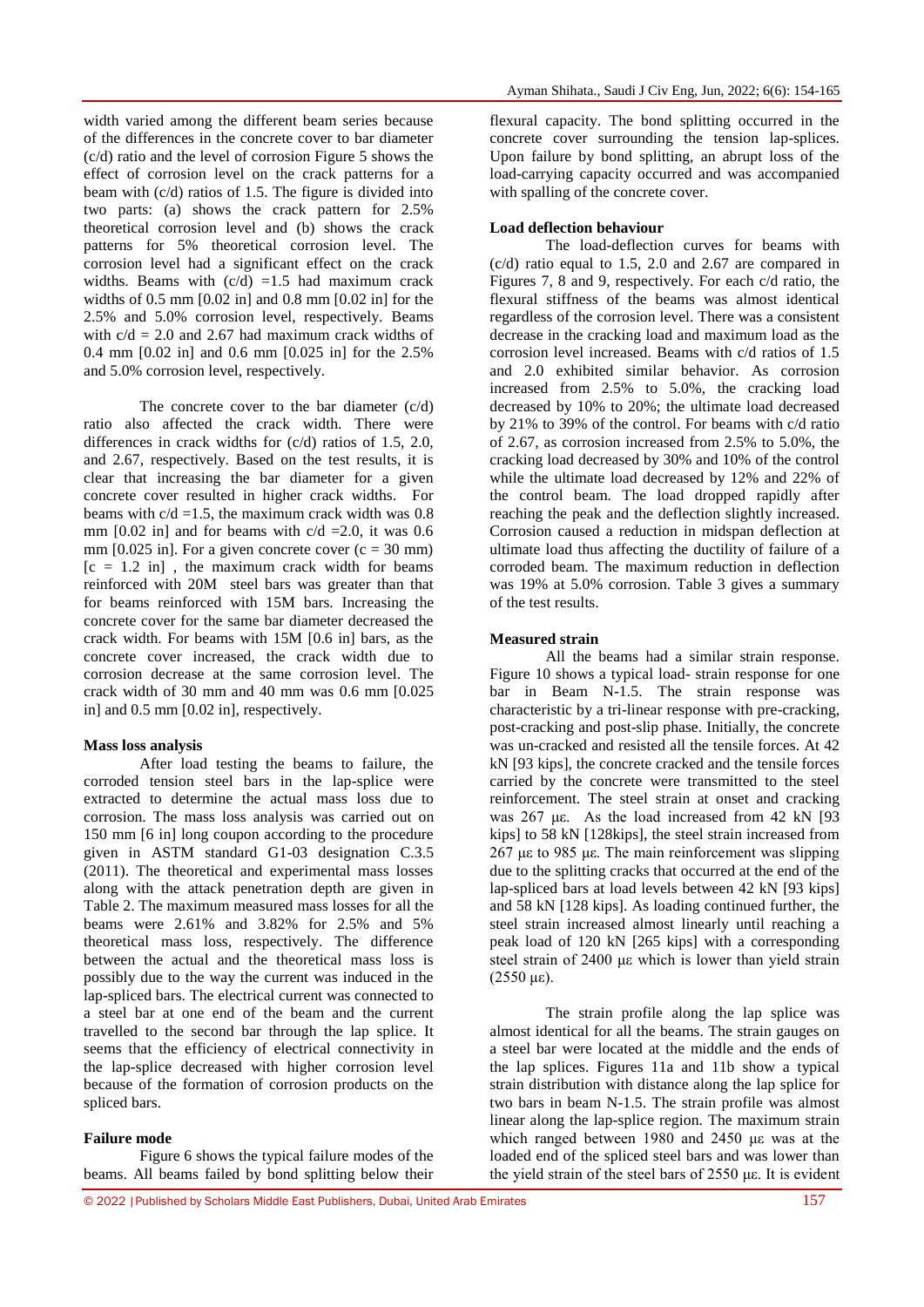that below a load of 60 kN, the strain in the lap-splice were small. Above 60 kN, there was a sudden jump in strain values which reflect the transfer of tensile forces from the concrete to the steel within the lap-splice

#### **Bond strength**

The average bond stress between the bar and concrete was calculated based on the assumption that the tensile force in the bar is resisted by a uniform bond stress along the full length of the splice. The tensile force developed in the longitudinal steel reinforcing bars in the beam specimen was calculated according to elastic cracked section analysis. The analysis assumes linear concrete stress-strain behaviour and ignores the tensile strength of the concrete below the neutral axis. Using this approach, the bond strengths of the tension lap-spliced bars were calculated for the different beams as given in table 4. Corrosion reduced the bond strength of the tension lap-splice in concrete. The decrease in bond strength was non-linear with corrosion level and highest for beams with the lowest c/d ratio of 1.5. At low corrosion level (2.5%), the bond strength decreased by 25%, 20% and 14% for tension lap-spliced bars in beams with  $c/d = 1.5$ , 2.0 and 2.67, respectively. While at medium corrosion level (5.0%), the decrease in bond strength was 41%, 33% and 23% for lap-spliced bars in beams with  $c/d = 1.5$ , 2.0 and 2.67, respectively.

#### **Empirical model for bond strength**

The bond strength of a reinforcing bar in concrete is influenced by the diameter of the steel reinforcing bar, the thickness of the concrete cover, the concrete strength and the amount of transverse reinforcement (stirrups). In the current work, there was no transverse reinforcement (stirrups) confining the lap spliced bars in the constant moment region; hence the contribution of transverse reinforcement to the bond strength is nil.

ACI Committee 408 (2003) proposed Equation (1) based on extensive experimental data to estimate the maximum bond strength of a deformed steel bar in concrete.

$$
U_c = \frac{T_c}{\pi d_b l_s}
$$
 (1)

$$
\frac{I_c}{f'c^{1/4}} = [59.9l_s(c_{min} + 0.5d_b) + 2400A_b]
$$
 (2)  
Where

 $T_c$ : The concrete contribution to the bond force (K)  $f'_{c}$ : The concrete compressive strength (psi)  $l_s$ : Development length or Splice length (in)  $c_{min}$ : Minimum concrete cover (in)  $d_h$ : Bar diameter (in)  $\overline{A}_b$ : Bar area (in<sup>2</sup>)

The effect of corrosion on bond strength may be included as a reduction factor applied to equation (1). The reduced bond strength  $(U_t)$  considering effects of corrosion can be expressed as:

$$
U_t = R_2(U_c) \tag{3}
$$

To determine the reduction factor due to corrosion, the bond stresses versus (c/d) ratios are plotted for the different corrosion levels as shown in Figure 12. Using the data plotted in Figure 12, the reduction factor due to corrosion can be expressed as follows:

$$
R_2 = (1 - 10 * m\%)
$$
 (4)  
Where:  
R<sub>2</sub>: The reduction factor due to corrosion  
m% : Percentage of theoretical mass loss

The predicted bond stresses using Eq.4 were

compared to the measured values for all specimens as given in Table 5. It is evident that the predicted bond strength values correlated well with measured values. The model results were conservative with the ratio of predicted /experimental values ranging from 1.07 to 1.33 for the control (un-corroded) lap-splices while the predicted /experimental ratios for the corroded specimens ranged from 1.07 to 1.17.



**Fig-1: Specimen geometry and reinforcement details. (1 mm = 0.03937 in)**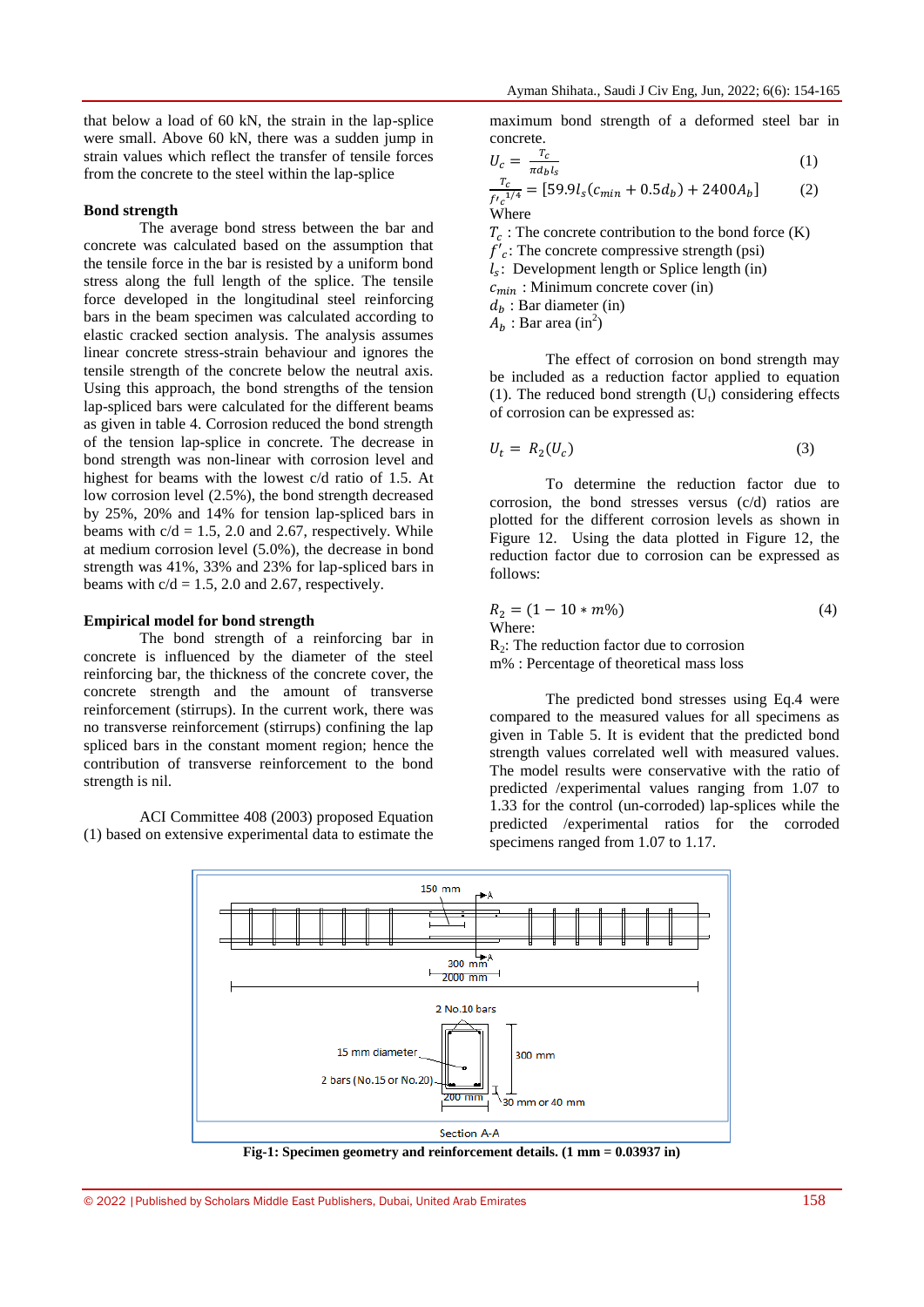

**Fig-2: Electrical connection of the system (1 mm = 0.03937 in)**



**Fig-3: Test setup. (1 mm = 0.03937 in)**



**Fig-4a): Location of the strain gauges on the lap splice**



 $(1 \text{ mm} = 0.03937 \text{ in})$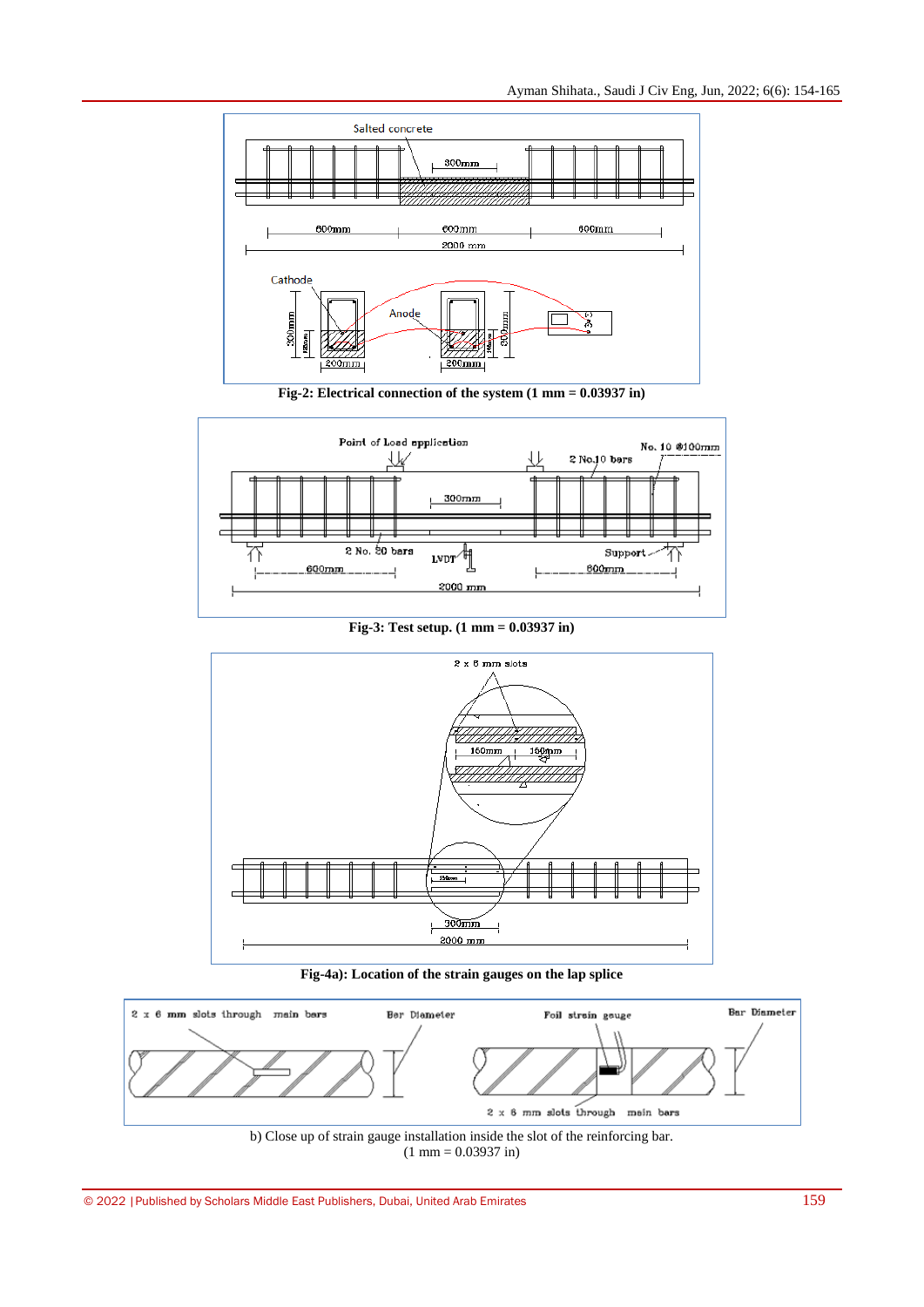| -300 -200 -100 0 +100 +200 +300                                                                                |  |  |  |  |  |  |
|----------------------------------------------------------------------------------------------------------------|--|--|--|--|--|--|
|                                                                                                                |  |  |  |  |  |  |
| 0.2                                                                                                            |  |  |  |  |  |  |
| <b>Right side</b>                                                                                              |  |  |  |  |  |  |
| -300 -200 -100 0 +100 +200 +300                                                                                |  |  |  |  |  |  |
| 0.3<br>0.4<br>0.5<br>0.3.                                                                                      |  |  |  |  |  |  |
| <b>Bottom</b> face                                                                                             |  |  |  |  |  |  |
| -300 -200 -100 0 +100 +200 +300                                                                                |  |  |  |  |  |  |
|                                                                                                                |  |  |  |  |  |  |
| 0.3                                                                                                            |  |  |  |  |  |  |
| Left side                                                                                                      |  |  |  |  |  |  |
| (a) Low corrosion level                                                                                        |  |  |  |  |  |  |
| $-300 -200 -100 = 0 +100 +200 +300$                                                                            |  |  |  |  |  |  |
|                                                                                                                |  |  |  |  |  |  |
| <b>Right side</b>                                                                                              |  |  |  |  |  |  |
|                                                                                                                |  |  |  |  |  |  |
| $0 + 100 + 200 + 300$<br>$-300 - 200 - 100$<br>0.5<br>0.5<br>0.6<br>.<br>0.4<br>0.3 <sub>7</sub><br>0.6<br>0.5 |  |  |  |  |  |  |
| <b>Bottom</b> face                                                                                             |  |  |  |  |  |  |
| -300 -200 -100 0 +100 +200 +300                                                                                |  |  |  |  |  |  |
| 0.3<br>0.4                                                                                                     |  |  |  |  |  |  |
|                                                                                                                |  |  |  |  |  |  |

Left side

(b) High corrosion level **Fig-5: Corrosion cracking pattern for beam c/d =1.5 (1 mm = 0.03937 in)**



**Fig-6: Typical failure mode of a lap-spliced beam**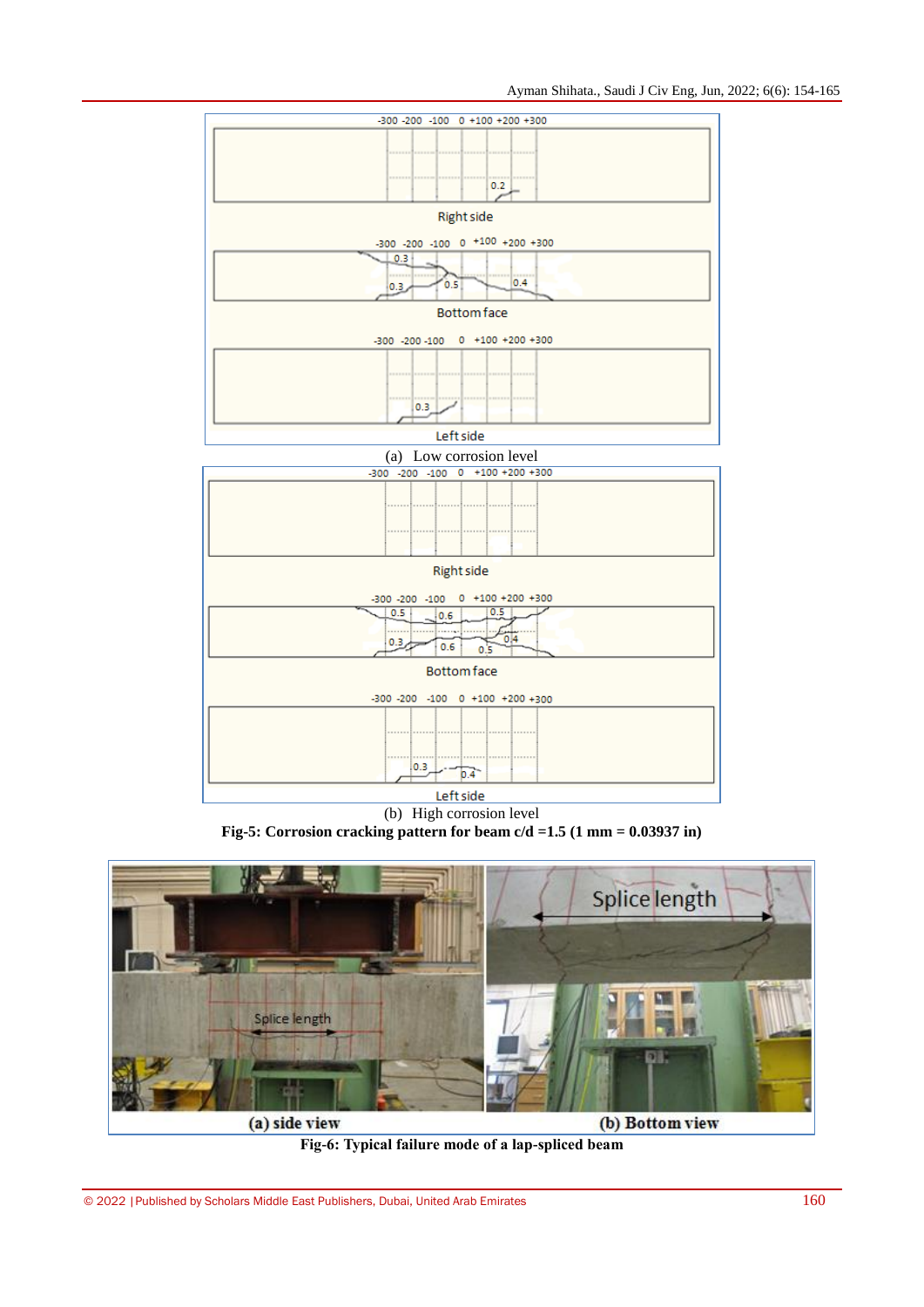

**Fig-7: Load deflection curves for beams with c/d ratio=1.5 (1 mm = 0.03937 in and 1 kN = 0.224809 kips)**



**Fig-8: Load deflection curves for beams with c/d ratio=2.0 (1 mm = 0.03937 in and 1 kN = 0.224809 kips)**



Fig-9: Load deflection curves for beams with  $c/d$  ratio= 2.67 (1 mm =  $0.03937$  in and  $1 \text{ kN} = 0.224809 \text{ kips}$ )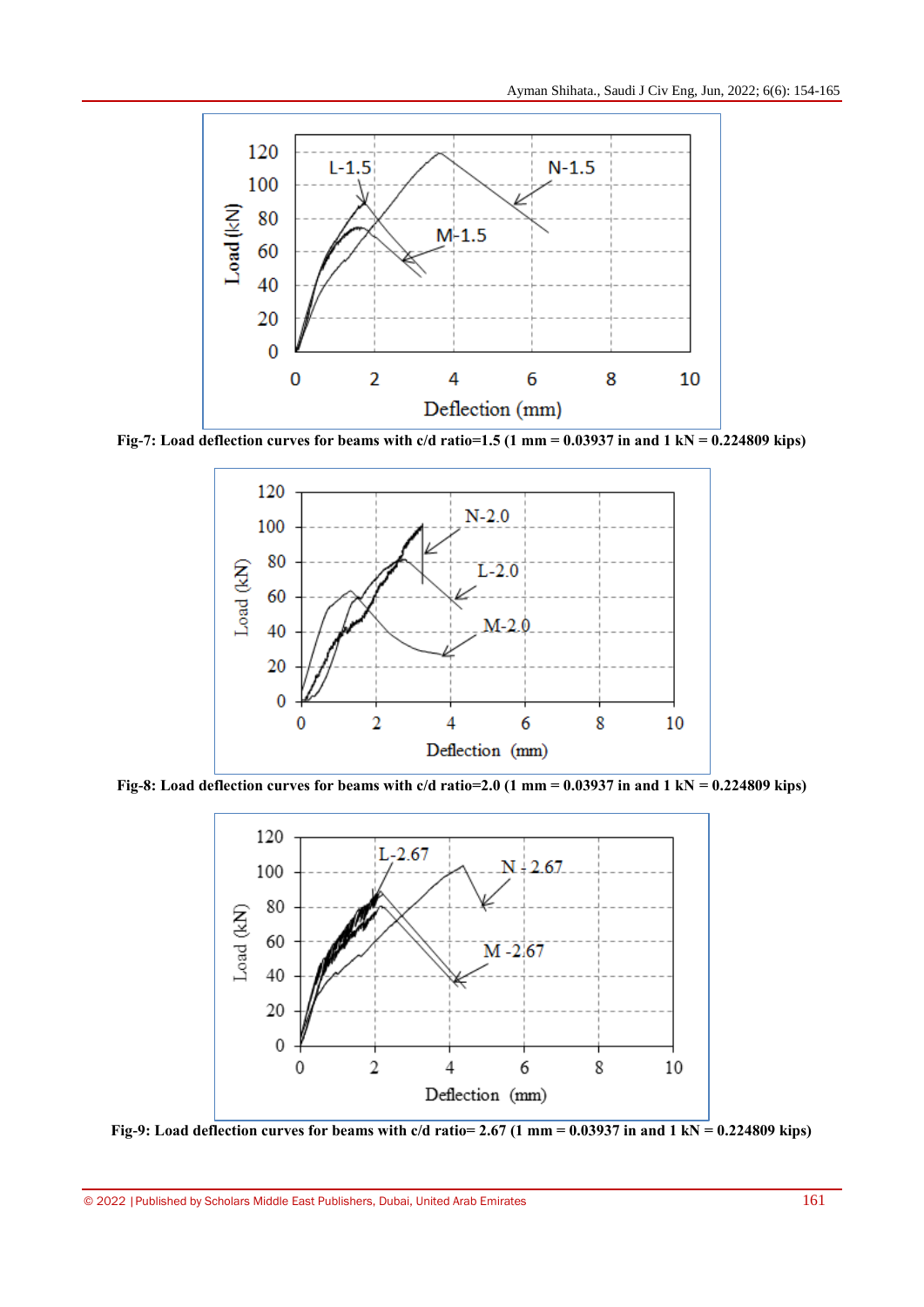

**Fig-10: Strain response in bar (1) of gauge at (0 mm) distance along the lap splice (1 kN = 0.224809 kips)**



**Fig-11: Strain distributions along the lap splice in beam N-1.5 (1 mm = 0.03937 in)**



**Fig-12: Strain distributions along the lap splice in beam N-2.67 (1 mm = 0.03937 in)**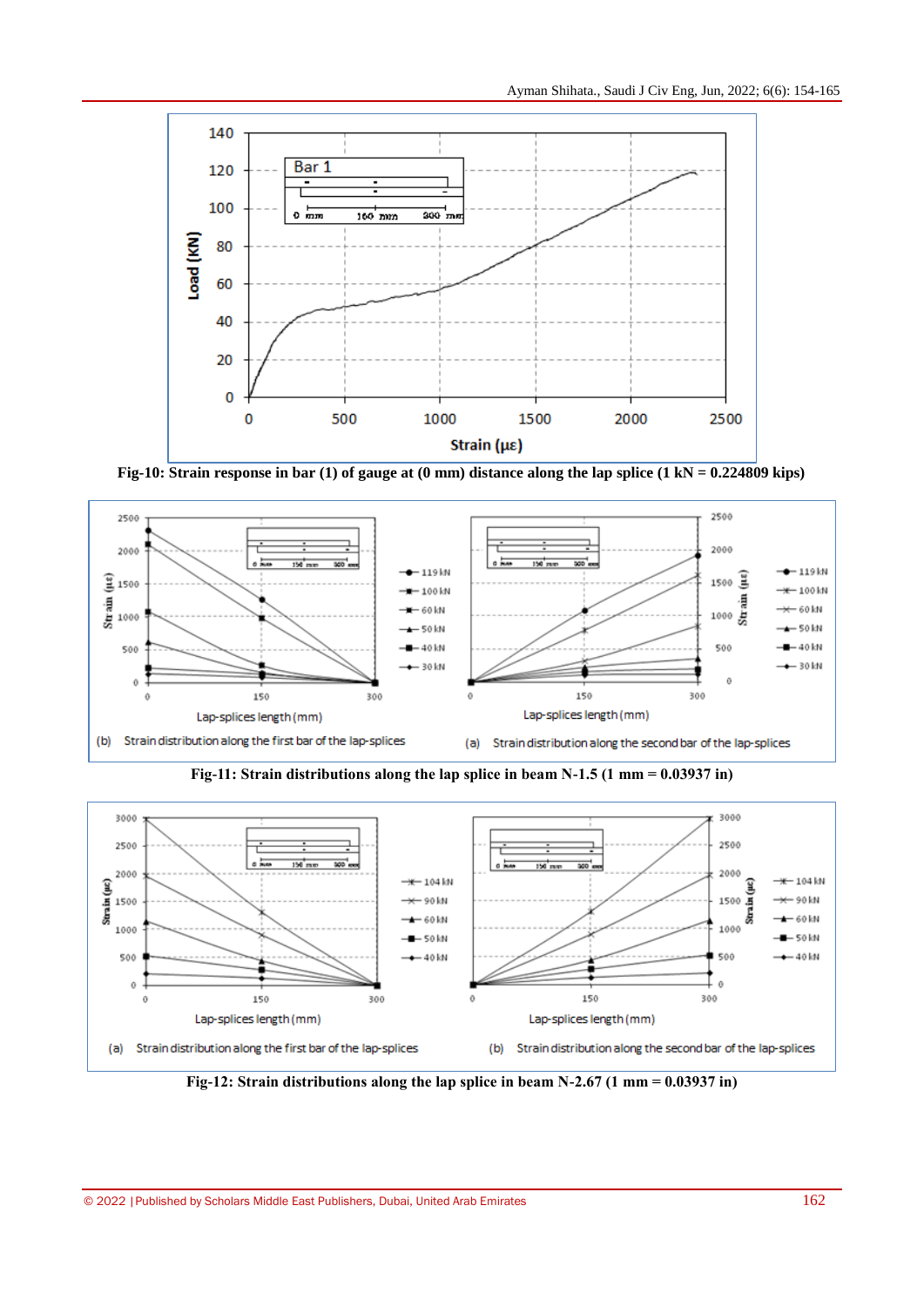

**Fig-13: Effect of corrosion on the bond stress (1 MPa = 0.145038 ksi)**

| <b>Beam notations</b> | <b>Corrosion</b><br>Level | c/d  | Main<br>reinforcement | <b>Clear</b><br><b>Concrete Cover</b> | <b>Transverse</b><br>reinforcement |
|-----------------------|---------------------------|------|-----------------------|---------------------------------------|------------------------------------|
| $N-1.5$               | $0.0\%$                   |      |                       |                                       |                                    |
| $L-1.5$               | 2.5%                      | 1.5  | $2-20M$               | $30 \text{ mm} (1.18 \text{ in})$     | 10M@100                            |
| $M-1.5$               | 5.0%                      |      |                       |                                       |                                    |
| $N-2.0$               | $0.0\%$                   |      |                       |                                       |                                    |
| $L-2.0$               | 2.5%                      | 2.0  | $2 - 15M$             | $30 \text{ mm} (1.18 \text{ in})$     | 10M@100                            |
| $M-2.0$               | 5.0%                      |      |                       |                                       |                                    |
| $N-2.67$              | $0.0\%$                   |      |                       |                                       |                                    |
| $L-2.67$              | 2.5%                      | 2.67 | $2 - 15M$             | $40 \text{ mm} (1.57 \text{ in})$     | 10M@100                            |
| $M-2.67$              | 5.0%                      |      |                       |                                       |                                    |

|  |  | Table-1: Details of the test specimen configuration |
|--|--|-----------------------------------------------------|
|  |  |                                                     |

#### **Table-2: Measured corrosion mass loss**

| <b>Beam designation</b> | <b>Theoretical mass loss</b> | <b>Experimental mass loss</b> | <b>Corrosion attack</b>  |              |  |
|-------------------------|------------------------------|-------------------------------|--------------------------|--------------|--|
|                         | $(\%)$                       | $(\%)$                        | <b>Penetration depth</b> |              |  |
| $L-1.5$                 | 2.5                          | $1.92 \pm 0.27$               | $0.39$ (mm)              | $0.015$ (in) |  |
| $M-1.5$                 | 5.0                          | $3.31 \pm 0.51$               | $0.38$ (mm)              | $0.014$ (in) |  |
| $L-2.0$                 | 2.5                          | $2.12 \pm 0.49$               | $0.62$ (mm)              | 0.024(in)    |  |
| $M-2.0$                 | 5.0                          | $3.21 \pm 0.50$               | $0.76$ (mm)              | 0.030(in)    |  |
| $L-2.67$                | 2.5                          | $2.07 \pm 0.35$               | $0.59$ (mm)              | 0.023(in)    |  |
| $M-2.67$                | 5.0                          | $3.26 \pm 0.49$               | $0.72$ (mm)              | 0.028(in)    |  |

**Table-3: Summary of test results**

|             |      | <b>Corrosion</b> |      | Cracking |                   |                   |      | <b>Ultimate</b> |                   |                   |  |
|-------------|------|------------------|------|----------|-------------------|-------------------|------|-----------------|-------------------|-------------------|--|
| <b>Beam</b> | c/d  | Level            | Load | Load     | <b>Deflection</b> | <b>Deflection</b> | Load | Load            | <b>Deflection</b> | <b>Deflection</b> |  |
|             |      | (%)              | (kN) | (kips)   | $(\mathbf{mm})$   | (in)              | (kN) | (kips)          | (mm)              | (in)              |  |
| $N-1.5$     |      | $\theta$         | 42   | 9.44     | $1.1\,$           | 0.043             | 120  | 27              | 6.2               | 0.24              |  |
| $L-1.5$     | 1.5  | 2.5              | 38   | 8.54     | 0.8               | 0.031             | 89   | 20              | 3.4               | 0.13              |  |
| $M-1.5$     |      | 5.0              | 37   | 8.80     | 0.8               | 0.031             | 74   | 16.6            | 3.2               | 0.12              |  |
| $N-2.0$     |      | $\Omega$         | 56   | 12.6     | 1.8               | 0.071             | 103  | 23              | 3.2               | 0.12              |  |
| $L-2.0$     | 2.0  | 2.5              | 50   | 11.24    | 1.2               | 0.047             | 82   | 18              | 4.4               | 0.17              |  |
| $M-2.0$     |      | 5.0              | 45   | 10.11    | 0.5               | 0.019             | 63   | 14              | 3.8               | 0.14              |  |
| $N-2.67$    |      | $\Omega$         | 42   | 9.44     | 1.0               | 0.042             | 104  | 23              | 5.0               | 0.19              |  |
| $L-2.67$    | 2.67 | 2.5              | 41   | 9.21     | 0.4               | 0.016             | 92   | 20              | 4.4               | 0.17              |  |
| $M-2.67$    |      | 5.0              | 38   | 8.54     | 0.6               | 0.024             | 81   | 18              | 4.2               | 0.16              |  |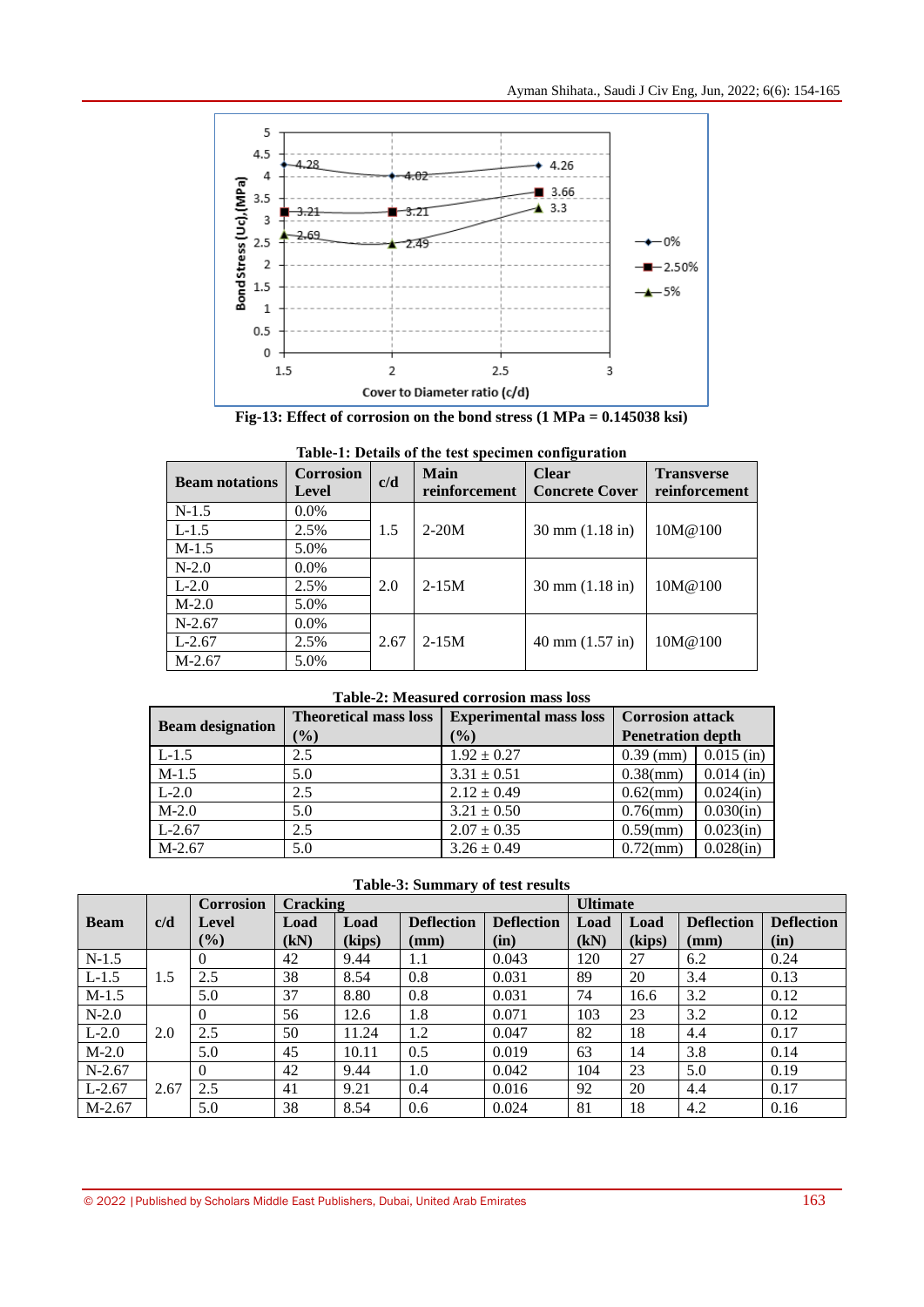| <b>Beam</b>      | corrosion<br>$(\%)$ | <b>Main</b><br>reinforcement | <b>Measured Ultimate load</b><br>$P_{max}$ |      | <b>Steel stress</b><br>$\mathbf{I}_S$ |       | <b>Bond strength</b> |       |
|------------------|---------------------|------------------------------|--------------------------------------------|------|---------------------------------------|-------|----------------------|-------|
| <b>Notations</b> |                     |                              | (kN)                                       | kips | (MPa)                                 | (psi) | (MPa)                | (Psi) |
| $N-1.5$          | $\Omega$            |                              | 120                                        | 27   | 257                                   | 37275 | 4.28                 | 620   |
| $L-1.5$          | 2.19                | $2-20M$                      | 89                                         | 20   | 193                                   | 28000 | 3.21                 | 465   |
| $M-1.5$          | 3.82                |                              | 74                                         | 16.6 | 162                                   | 23450 | 2.49                 | 361   |
| $N-2.0$          | $\Omega$            |                              | 103                                        | 23   | 322                                   | 46700 | 4.02                 | 583   |
| $L-2.0$          | 2.61                | $2-15M$                      | 82                                         | 18   | 257                                   | 37275 | 3.22                 | 465   |
| $M-2.0$          | 3.71                |                              | 63                                         | 14   | 200                                   | 29000 | 2.69                 | 390   |
| $N-2.67$         | $\Omega$            |                              | 104                                        | 23   | 341                                   | 49450 | 4.26                 | 617   |
| $L-2.67$         | 2.42                | $2-15M$                      | 92                                         | 20   | 293                                   | 42495 | 3.66                 | 530   |
| $M-2.67$         | 3.75                |                              | 81                                         | 18   | 264                                   | 38285 | 3.3                  | 478   |

**Table-4: Bond strength**

**Table-5: Measured and predicted maximum bond stress**

|                  | <b>Maximum</b>                      | $U_t$ (model) |       | $U_t$ (experimental) |       | Ratio                |  |
|------------------|-------------------------------------|---------------|-------|----------------------|-------|----------------------|--|
| <b>Notations</b> | <b>Measured</b><br>Mass $loss(\% )$ | (psi)         | (MPa) | (psi)                | (MPa) | (model/experimental) |  |
| $N-1.5$          | 0                                   | 667           | 4.6   | 620                  | 4.28  | 1.07                 |  |
| $L-1.5$          | 2.19                                | 500           | 3.59  | 465                  | 3.21  | 1.11                 |  |
| $M-1.5$          | 3.82                                | 333           | 2.84  | 361                  | 2.49  | 1.14                 |  |
| $N-2.0$          | 0                                   | 713           | 4.91  | 583                  | 4.02  | 1.22                 |  |
| $L-2.0$          | 2.61                                | 534           | 3.63  | 465                  | 3.21  | 1.13                 |  |
| $M-2.0$          | 3.71                                | 355           | 3.09  | 390                  | 2.69  | 1.15                 |  |
| $N-2.67$         | $\theta$                            | 824           | 5.68  | 617                  | 4.26  | 1.33                 |  |
| $L-2.67$         | 2.42                                | 618           | 4.30  | 530                  | 3.66  | 1.17                 |  |
| $M-2.67$         | 3.75                                | 410           | 3.55  | 478                  | 3.30  | 1.07                 |  |

# **CONCLUSIONS**

This research study assessed the effect of corrosion on tension lap-spliced bars in reinforced concrete beams. The findings are only valid for the conditions and variables considered in this study and should not be applied to a general case without further investigation. Based on the test results the following conclusions are made:

- Beams with corroded lap-splices, failed just after longitudinal splitting cracks formed in the bottom and side covers to the bars. The final mode of failure was a face- and side splitting of the concrete cover. The failure was sudden, brittle, and noisy.
- The measured strain profile was linear along the lap end splice. The maximum strain was at the loaded end of the lap-spliced bar and was lower than the yield strain of the steel bars.
- Corrosion level had a significant effect on corrosion cracking.
- Increasing corrosion level results in higher crack width.
- Increasing the bar diameter for a given concrete cover results in higher crack width.
- Increasing the concrete cover for the same bar diameter decreased the crack width.
- Corrosion of the lap-spliced bar led to a significant reduction in ultimate bond strength.
- For a 2.5% corrosion level, the reduction ranged between 16% and 25% depending on the c/d ratio. The highest reduction was for  $c/d = 1.5$ .
- For a 5.0% corrosion level, the reduction ranged between 20% and 45% depending on the c/d ratio. The highest reduction was for  $c/d = 1.5$ .
- A model was proposed to predict the bond stresses of the corroded tension lap-splices in concrete. The predicted bond stresses correlated well with the experimentally measured bond stresses.

# **ACKNOWLEDGMENT**

The author would to acknowledge King Abdul Aziz University. The support provided by the technical staff in the structural laboratory at the University of Waterloo is greatly appreciated.

# **REFERENCES**

- ACI Committee 222, (2010). "Protection of metals in concrete against corrosion", ACI 222R-01, American Concrete Institute, Farmington Hills, Michigan, USA.
- ACI Committee 318, (2008) "Building code requirements for structural concrete" ACI 318M-08, American Concrete Institute, Farmington Hills, MI., U.S.A.
- ACI Committee 408, (2003). "Bond and development of straight reinforcing bars in